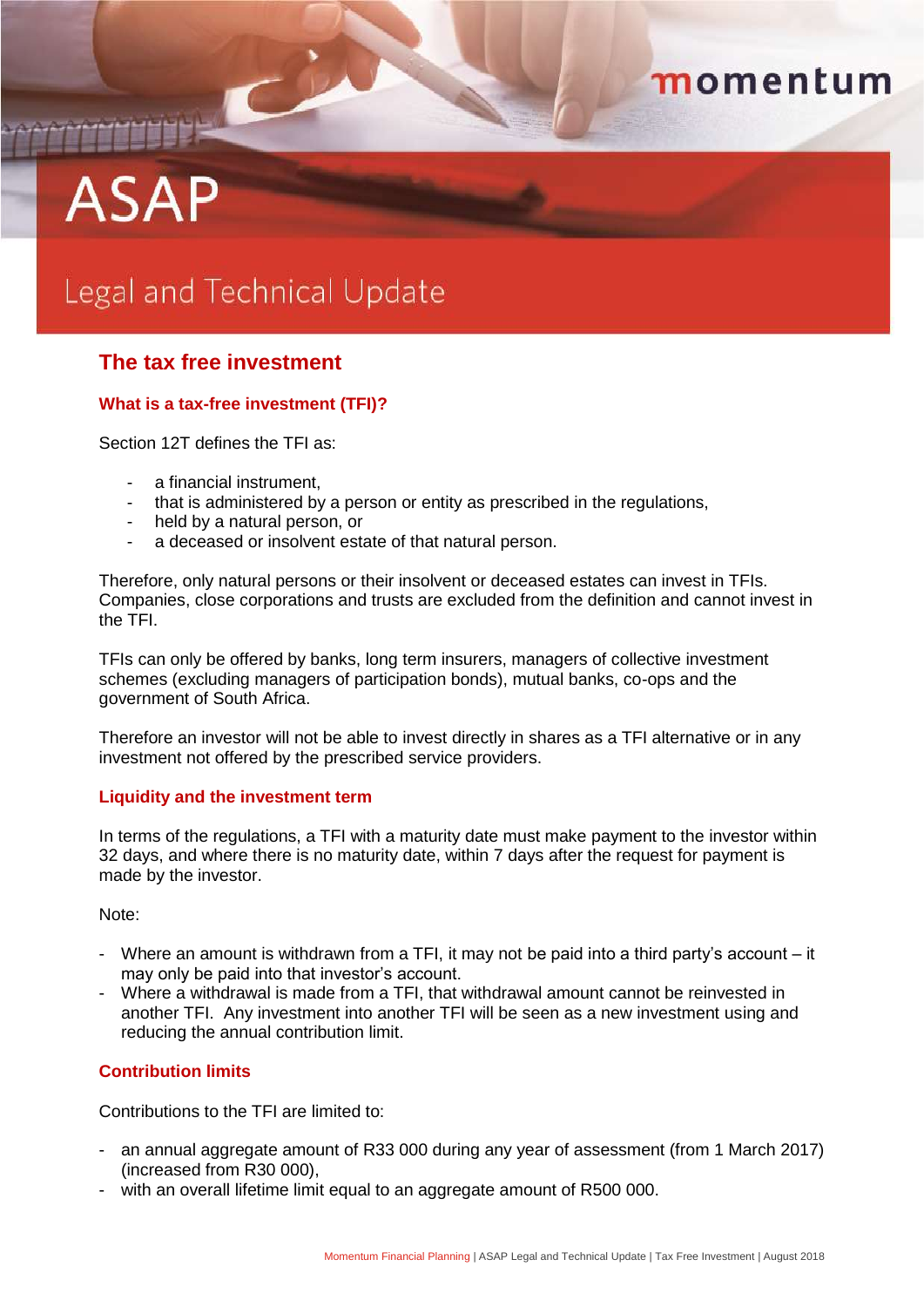Where an investor exceeds this contribution limit in any year of assessment, an amount equal to 40% of that excess amount is deemed to be an amount of normal tax payable in respect of that year of assessment.

The regulations prohibit the product provider from accepting contributions from investors in excess of the contribution limits.

#### **Example:**

Richard has a Momentum TFI. He invested R33 000 into the investment during the year of assessment ending 28 February 2017.

During the same year he invests an additional R20 000 into another TFI with another product provider.

Richard will have to pay additional income tax equal to:

- $=$  R53 000  $-$  R33 000
- $=$  R20 000 x 40%
- $=$  R<sub>8</sub> 000

The same principle will apply in respect of the overall limit. If a person exceeds the R500 000 overall contribution limit during any year of assessment, an amount equal to 40% of that excess amount is deemed to be an amount of normal tax payable by that person during that year of assessment.

Note – if the annual contribution limit is not used during a tax year, it cannot be carried forward to the following tax year. If it is not used, that opportunity will be lost.

#### **Example:**

Angela invested R21 000 in a Momentum TFI during the tax year that ended 28 February 2017. The remaining R9 000 of the annual R30 000 contribution limit (2016/17) that she did not use will be lost and is not carried forward to the following year of assessment.

#### **Transfers between investments**

Transfers are allowed between different administrators of TFIs – this became effective on 1 March 2018. It is important to consult with the administrator in question to find out their processes and administrative requirements to make a transfer possible.

#### **Restrictions on asset classes**

No more than 10% of the total value of the TFI may come from shares in a single company or from one commodity and not less than 80% of any shares must be listed on a recognised exchange as defined in paragraph 1 of the Eighth Schedule to the Income Tax Act.

Where any part of the value of a TFI is determined directly or indirectly with reference to any commodity, not more than 10 per cent of the value of that TFI may be derived from that commodity.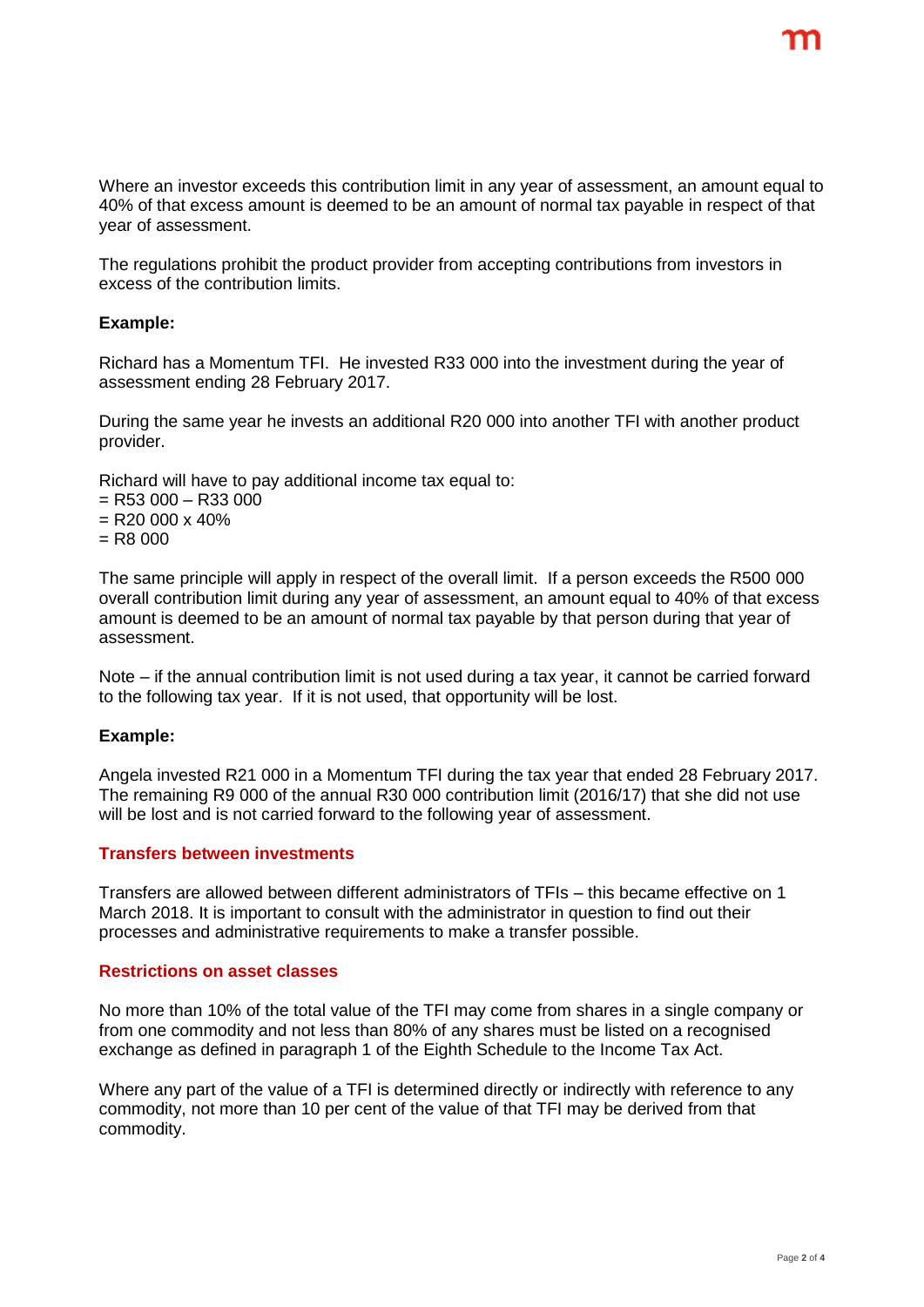Where any part of the value of a TFI is determined directly or indirectly with reference to any financial instrument issued by any company and that financial instrument is not a share not more than 10 per cent of the value of that tax free investment may be derived from those financial instruments

Where part of a TFI is invested in financial instruments issued by any public entity, municipality or foreign government which has been assigned a foreign currency sovereign rating lower than that of South Africa, no more that 30% of the total value of that TFI may come from those financial instruments.

Note - the above restrictions do not apply to collective investment schemes.

A derivative instrument may be utilised as an asset underlying a TFI only to the extent that the derivative is utilised for the purposes of reducing the risk of loss or reducing cost (without any increase in risk of loss) in respect of the TFI.

# **Income Tax Exemption**

Section 12T determines that an income tax exemption shall apply in respect of any amount received by a natural person in respect of a TFI – this includes any interest earned.

Note – interest earned in a TFI will not impact the overall annual interest exemption available to natural persons.

A capital gains tax exclusion applies in respect of any capital gain or loss resulting from the disposal of a TFI during any year of assessment. Therefore the capital gains or losses stemming from the disposal of a TFI will be ignored when determining the taxable capital gain in any year of assessment.

# **Fees**

There is an administrative restriction on how fees are expressed and how it is calculated.

Performance fees on investment performance are not allowed. Time based fees are also prohibited – fees may not be based on the time period for which the investment is held. .

Where withdrawals are made, there are restrictions on the exit fees that can be charged. In the event of a fixed deposit or a financial instrument or policy that offers a guaranteed return, the exit fee is capped at the greater of:

- R300, or
- a penalty based on a formula that takes the following into consideration:
	- o the total amount invested
	- $\circ$  the years remaining until the maturity date of that financial instrument, and
	- $\circ$  the interest rate in respect of the financial instrument on the date that the financial instrument is acquired.

In any other instance the fee is limited to R300.